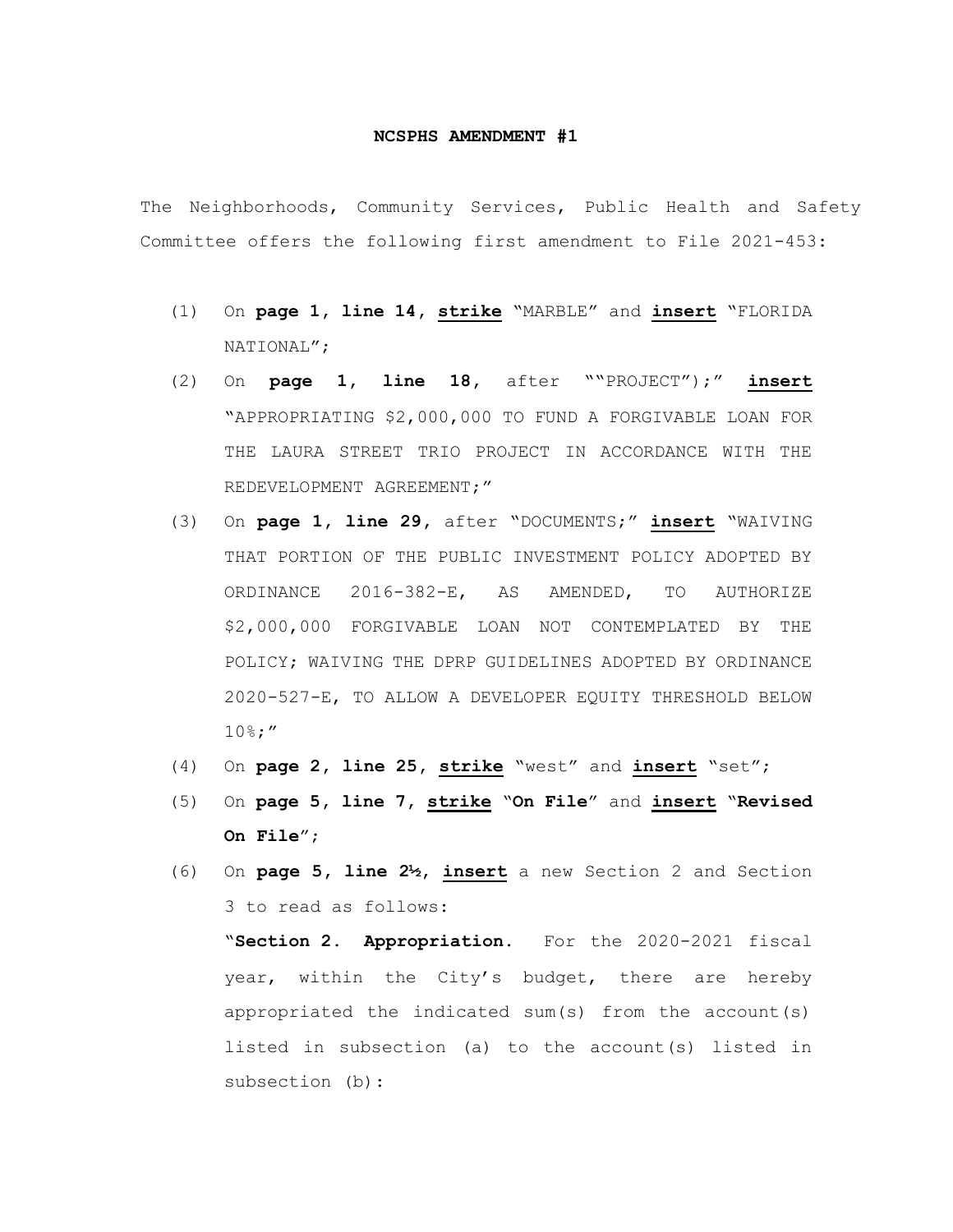(The account information is attached hereto as **Exhibit** 

**1** and incorporated herein by this reference)

- (a) Appropriated from: See **Exhibit 1** \$2,000,000
- (b) Appropriated to:

See **Exhibit 1** \$2,000,000

## (c) **Explanation of Appropriation:**

Appropriating \$2,000,000.00 from General Fund-GSD Fund Balance to fund a \$2,000,000 forgivable loan for the Laura Street Trio project in accordance with the redevelopment agreement.

**Section 3. Purpose.** The purpose of the appropriation in Section 2 is to provide \$2,000,000 in funding to the Downtown Development Fund – Forgivable Loans account to provide a \$2,000,000 forgivable loan to the Developer in accordance with the Redevelopment Agreement.";

- (7) Renumber remaining sections accordingly;
- (8) On **page 7, line 11½**, **insert** a new Section 9 and Section 10 to read as follows:

"**Section 9. Waiver of Public Investment Policy.** The Public Investment Policy adopted by City Council Ordinance 2016-382-E, as amended, is waived to authorize a \$2,000,000 forgivable loan not contemplated by the policy.

**Section 10. Waiver of DPRP Guidelines.** The DPRP guidelines adopted by the City Council Ordinance 2020-